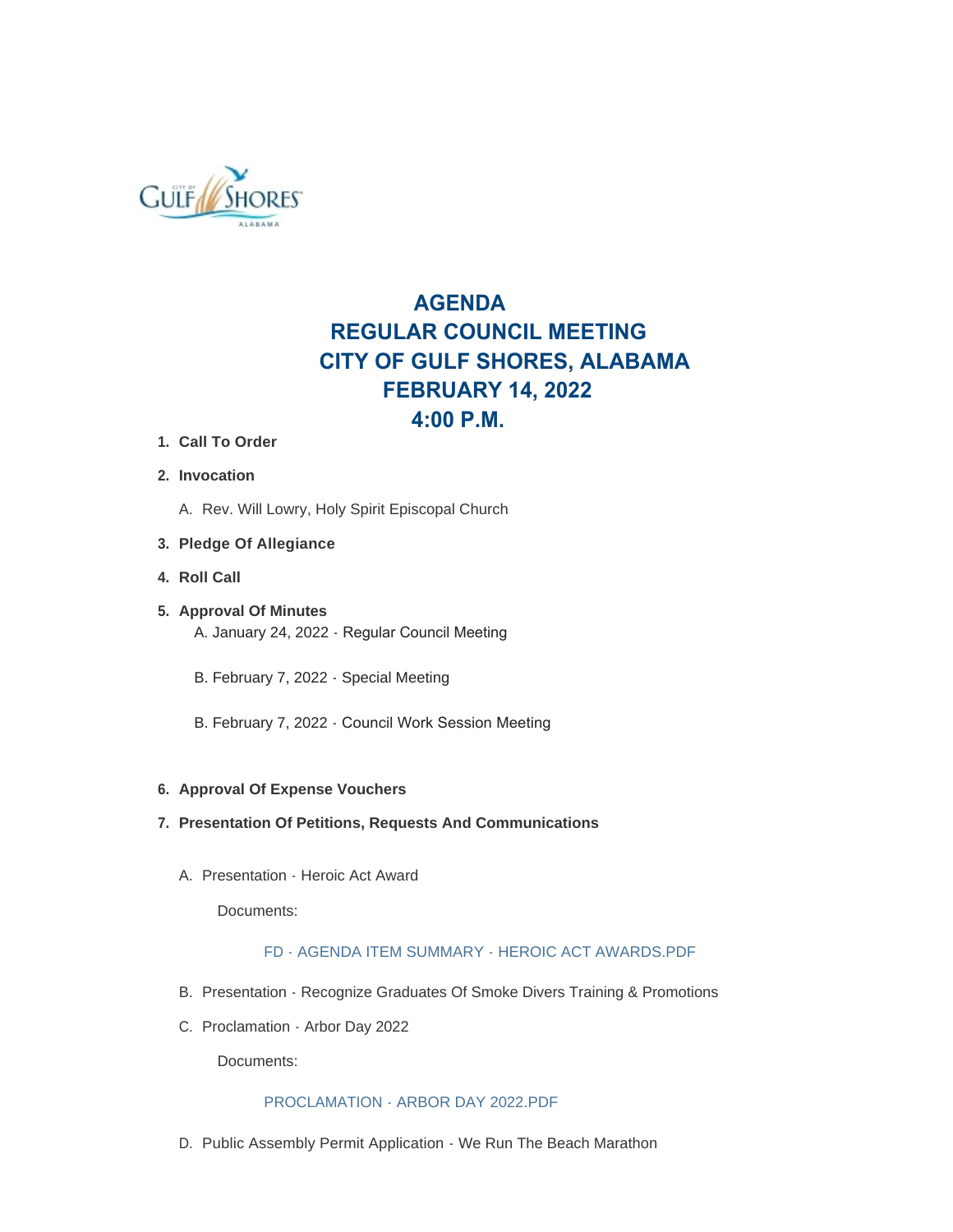Documents:

[RAC - 1 PUBLIC ASSEMBLY PERMIT APPLICATION - WE RUN THE](https://www.gulfshoresal.gov/AgendaCenter/ViewFile/Item/9742?fileID=20810)  BEACH.PDF

E. Public Assembly Permit Application - Spring Hill College - Badger Beach Bash

Documents:

[RAC - 2 PUBLIC ASSEMBLY PERMIT APPLICATION - SPRING HILL](https://www.gulfshoresal.gov/AgendaCenter/ViewFile/Item/9743?fileID=20811)  COLLEGE - BADGER BEACH BASH.PDF

F. Public Assembly Permit Application - UAB March To May Beach Volleyball Tournament

Documents:

[RAC - 3 PUBLIC ASSEMBLY PERMIT APPLICATION - UAB BEACH](https://www.gulfshoresal.gov/AgendaCenter/ViewFile/Item/9744?fileID=20812)  VOLLEYBALL.PDF

G. Public Assembly Permit Application - Pleasure Island Volleyball Shaka Beach Bash

Documents:

[RAC - 4 PUBLIC ASSEMBLY PERMIT APPLICAITON - SHAKA BEACH](https://www.gulfshoresal.gov/AgendaCenter/ViewFile/Item/9745?fileID=20813)  BASH.PDF

H. Public Assembly Permit Application - COGS 4th Of July Fireworks Display

Documents:

[RAC - 5 PUBLIC ASSEMBLY PERMIT APPLICATION - COGS FIREWORKS](https://www.gulfshoresal.gov/AgendaCenter/ViewFile/Item/9746?fileID=20814)  DISPLAY.PDF

### **Public Hearing 8.**

A. Resolution - Approve Embassy Suites Site Plan / CUP

Documents:

[RESO - EMBASSY SUITES PUBLIC HEARING - SITE PLAN AND CUP.PDF](https://www.gulfshoresal.gov/AgendaCenter/ViewFile/Item/9758?fileID=20881)

### **New Business 9.**

A. Resolution - Authorize Contract - Fireworks Display

Documents:

### [RESO - AUTHORIZE CONTRACT - FIREWORKS DISPLAY.PDF](https://www.gulfshoresal.gov/AgendaCenter/ViewFile/Item/9754?fileID=20882)

B. Resolution - Authorize MOU - Use Of Gulf State Park Pier

Documents:

[RESO - AUTHORIZE MEMORANDUM OF UNDERSTANDING - GULF STATE](https://www.gulfshoresal.gov/AgendaCenter/ViewFile/Item/9755?fileID=20878)  PARK.PDF